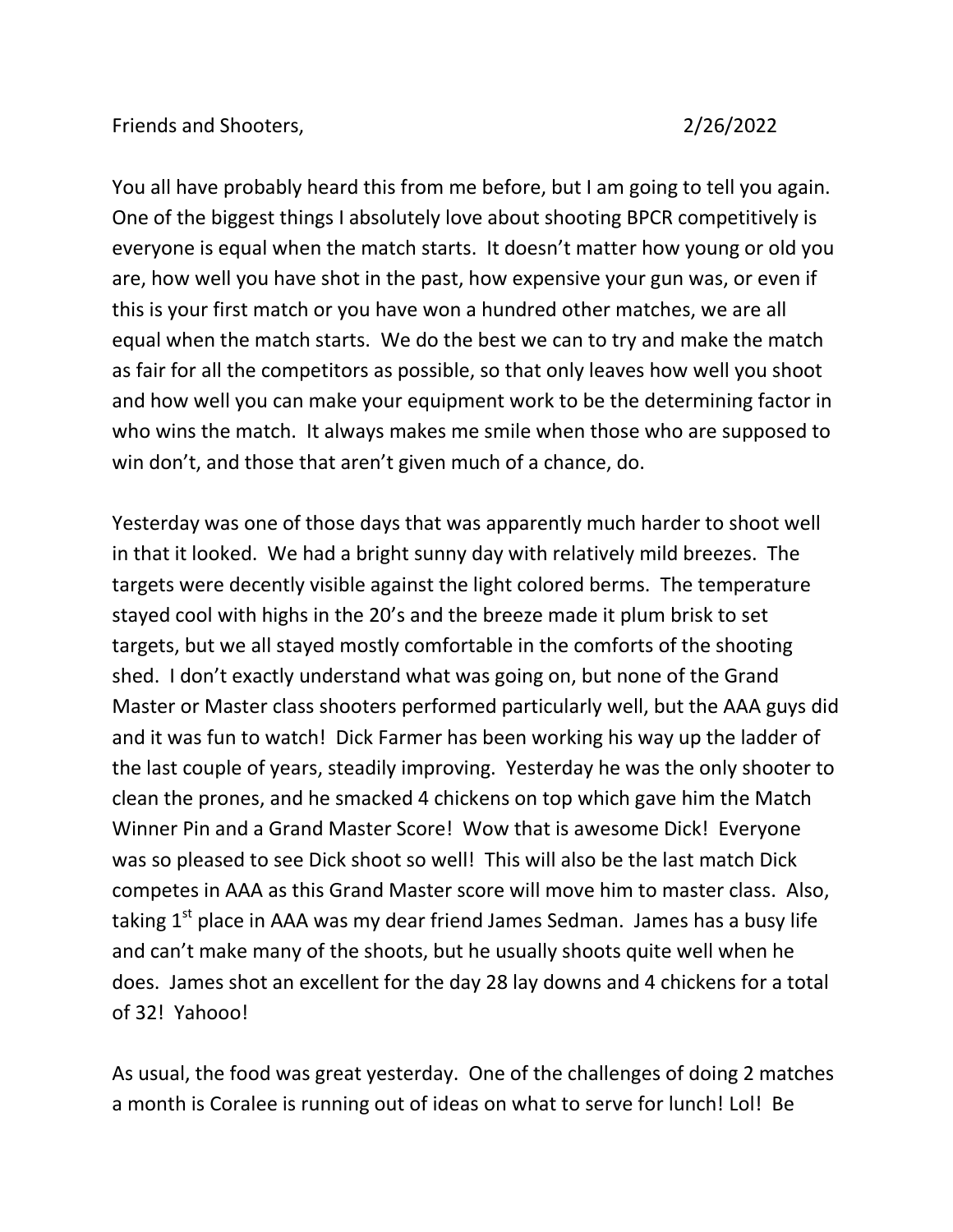prepared, she is wanting to try some new recipes…… White chili with chicken and hominy was on the menu yesterday and it was quite good. There was very little left, so others must have thought so as well. Bev Reed made some homemade cinnamon rolls (with raisins) to go with it and Ed Himelhoch brought some super chocolate chip cookies for dessert. Dan Womer and Mark Pachares treated us with boxes of fresh donuts for a morning snack. Thank you to everyone for the great food! It is very much appreciated!

The other exciting thing that happened at the match was there was a three way tie for 1<sup>st</sup> place in Master Class. Dad, Michael Jackson, and Tom Reed all shot 31's! I absolutely love shootoffs and I was tickled that those three wanted to shoot off to find out who the winner was. They all went to the line at the same time and went for best of three. Michael got skunked with a zero, Tom Reed shot one, and Dad put on his game face and smacked two for the win! Great Shooting Dad!

In Grand Master Class, rock solid rifleman Mark Pachares shot a respectable 32 with 6 chickens to be  $1<sup>st</sup>$ , as mentioned above Dad took  $1<sup>st</sup>$  master in the shootoff with a 32, AAA went to James Sedman also with a 32, and Greg Tryon made the long trip down from Gillette, brought a couple of new shooters with him, and managed a 23 to be  $1<sup>st</sup>$  in our AA/A class.

The know your limit gongs were left in the same place as last match. Steve Anderson [\(www.wyomingsightdrifter.com\)](http://www.wyomingsightdrifter.com/) was not able to make the match and is a co-sponsor of the gongs, along with Larry Baker Jr of SPG Sales (www.blackpowderspg.com). A crisp \$100 bill goes to the first shooter to shoot a perfect score of 100 on the gongs. We had fun joking about moving the gongs up to about 25 yards and shooting them prone since Steve wasn't there to protect his money! I even sent him a text saying we did, but we didn't. They stayed at about 125 yards, and boy were they tricky! Doc Bement doesn't get to make many of our 22 matches, but he did this time and he shot a super 80! He was really brave as he went straight to the little 2" gong and hit it on his first shot! Wow! He then got it 7 more times, only missing it twice out of ten. Great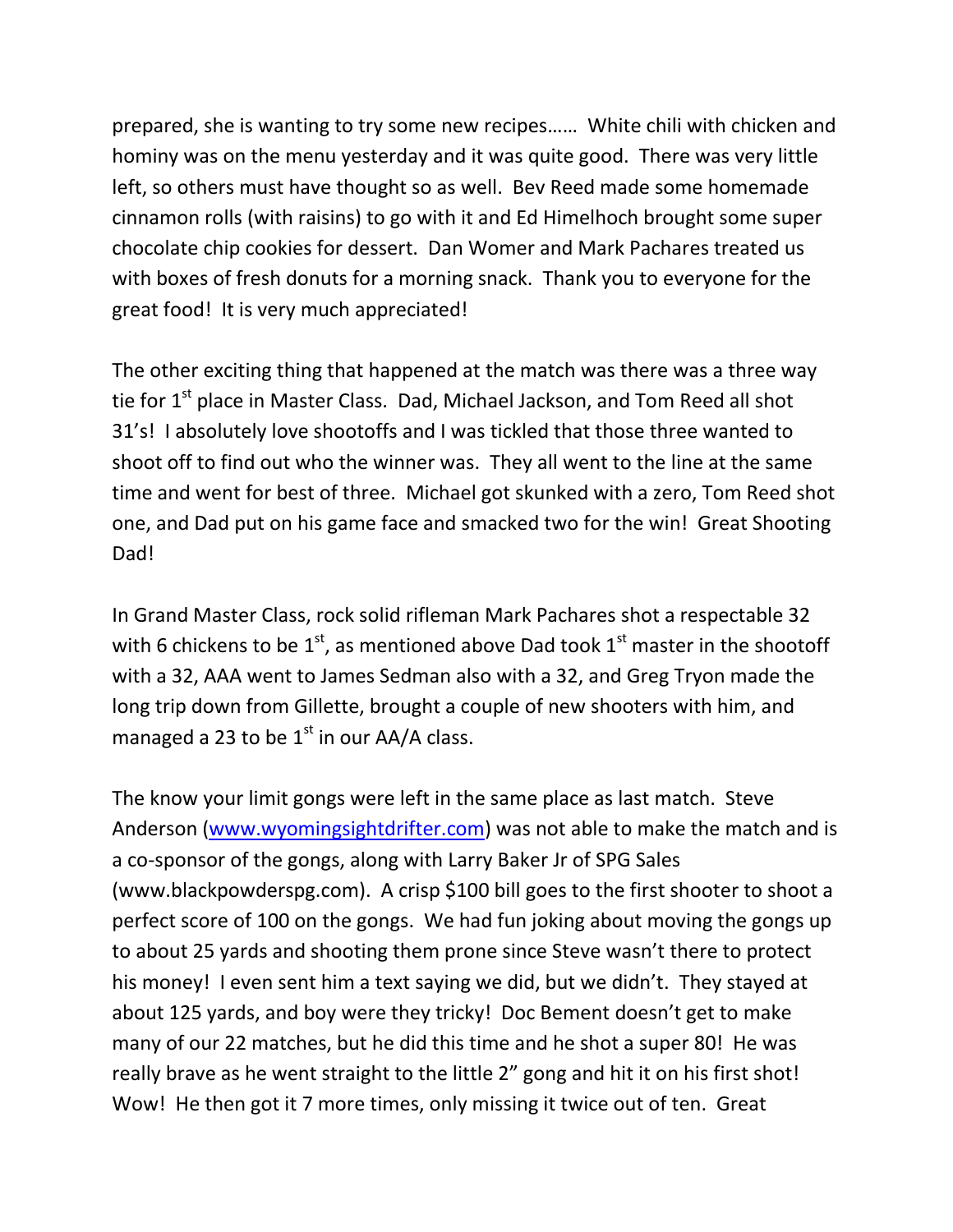shooting Doc! I was impressed! In our GM/M class we had a tie with Mark Pachares and Dan Womer both shooting 50's and we also had a tie in AAA/AA/A class with James Sedman and Roger Decker both shooting 70's! 70 was a smoking score for that target yesterday! Yahooo! Great Shooting Fellas!

Hopefully we have decent weather down at Watkins next Saturday and Michael Rix can hold Golden Gun Club's monthly BPCR match. We will have to see how it looks later in the week. Otherwise, I hope to see everyone again on either the  $12<sup>th</sup>$  or the 26<sup>th</sup> here at Smithmoor for our Winter 22 Series.

Take care my friends, Cody

Shooter Gong Chicken Pig Turkey Ram Total Place Grand Master Mark Pachares 50 1st 6 10 6 10 32 1st Michael Rix 30 2 10 10 9 31 Cody Smith (Iron) 36 3 10 9 9 31 Grizz 38 2 10 8 9 29